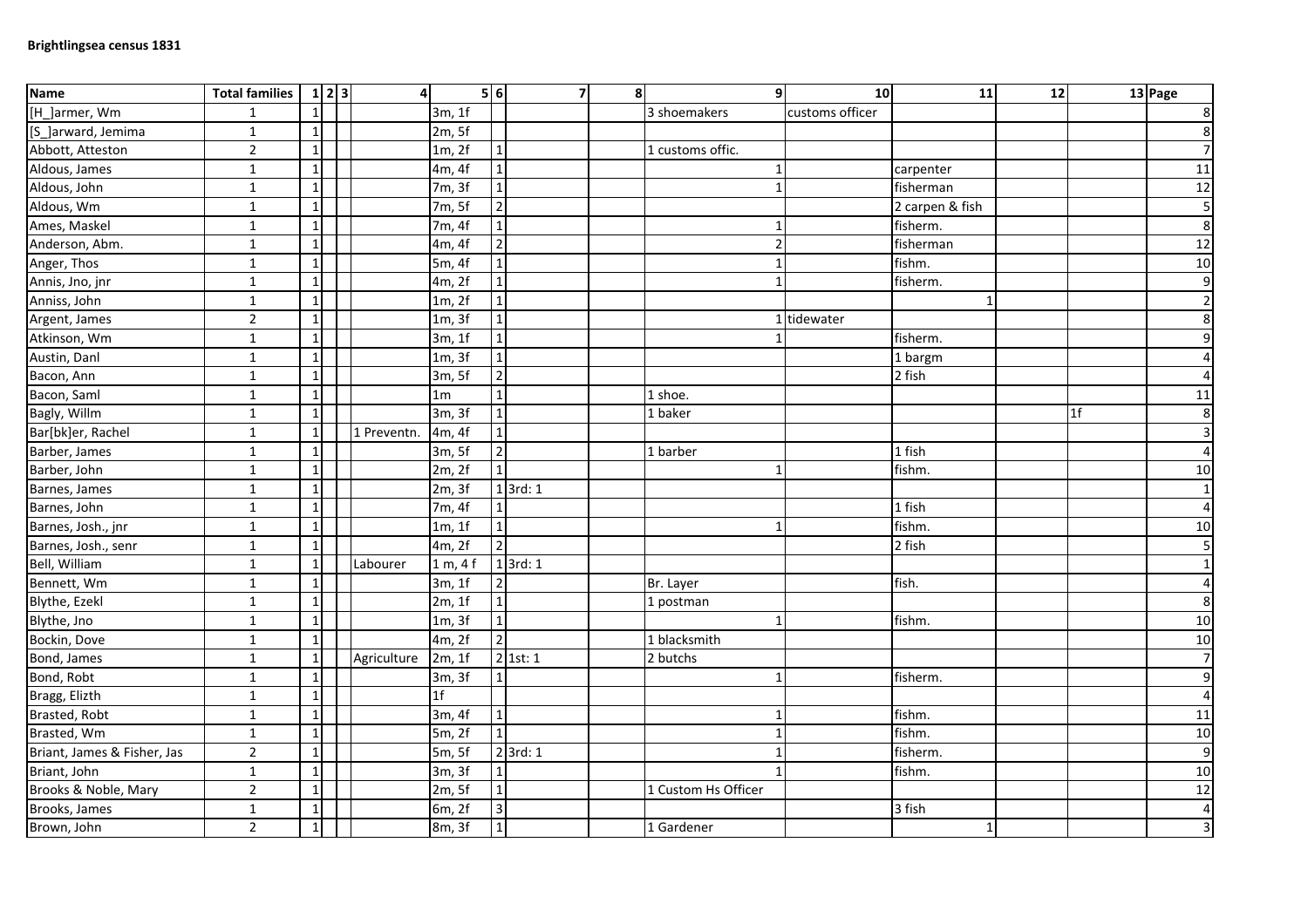| Name             | <b>Total families</b> | $1\vert 2\vert 3$ | $\overline{4}$ |                      | 5 6             | 7            | $\boldsymbol{8}$ |                     | 9<br>10      | 11         | 12 |                | 13 Page                 |
|------------------|-----------------------|-------------------|----------------|----------------------|-----------------|--------------|------------------|---------------------|--------------|------------|----|----------------|-------------------------|
| Brown, Josh.     | $\mathbf{1}$          | $\mathbf{1}$      |                | 1m, 4f               | $\mathbf{1}$    |              |                  |                     |              | 1 fish     |    |                | $\overline{\mathbf{5}}$ |
| Brown, Josh.     | $\mathbf{1}$          | $\mathbf{1}$      |                | 2m, 3f               | $\overline{1}$  |              |                  |                     |              | 1 brick    |    |                | 5                       |
| Bruce, Thos      | $\overline{2}$        | $1\vert$          |                | 4m, 2f               | ن               |              |                  | 3 shipwright        |              | 2 fisherm. |    |                | 8                       |
| Bulton, Philip   | $\mathbf{1}$          | $1\vert$          | Agriculture    | 2m, 1f               |                 | 13rd:1       |                  |                     |              |            |    |                | $\mathbf{1}$            |
| Bunn, Jno        | $\mathbf{1}$          | $1\vert$          |                | 3m, 1f               | $\mathbf{1}$    |              |                  |                     |              | 1 fish     |    |                | $\overline{a}$          |
| Button, Phillip  | $\mathbf{1}$          | 1                 |                | 1m, 2f               | $\mathbf{1}$    |              |                  |                     |              | fisherman  |    |                | 12                      |
| Canham, Wm       | $\overline{2}$        | $\mathbf{1}$      |                | 6m, 2f               | $\sqrt{4}$      |              |                  |                     |              | fisherm.   |    |                | $\bf 8$                 |
| Cant, Hannah     | $\mathbf{1}$          | 1                 |                | 2m, 1f               | $\mathbf 1$     |              |                  | 1 carpenter         |              |            |    |                | 9                       |
| Capon, Thos      | $\mathbf{1}$          | $\mathbf{1}$      |                | 3m, 2f               | $\overline{1}$  |              |                  |                     |              | fishm.     |    |                | 10                      |
| Cardy, James     | $\mathbf{1}$          | $\vert$ 1         | Agriculture    | 1m, 1f               |                 | $1$ 3rd: 1   |                  |                     |              |            |    |                | $\overline{7}$          |
| Chaplin, Josh.   | $\mathbf{1}$          | $1\vert$          |                | 3m, 2f               |                 | $3$ 3rd: 3   |                  |                     |              |            |    |                | $\boldsymbol{9}$        |
| Chiddock, Robt   | $\overline{2}$        | $1\vert$          |                | 3m, 3f               | $\overline{2}$  |              |                  |                     |              | fishm.     |    |                | 10                      |
| Clark, Obed      | $\mathbf{1}$          | 1                 |                | 2m, 2f               |                 | $1$ 3rd: 1   |                  |                     |              |            |    |                | 3                       |
| Clarke, Thos     | $\mathbf{1}$          | $\vert$ 1         | Agriculture    | 2m, 4f               |                 | $1$ 3rd: $1$ |                  |                     |              |            |    |                | $\overline{2}$          |
| Cole, Robt       | $\mathbf 1$           | $\mathbf{1}$      |                | 2m, 4f               | $1\overline{)}$ |              |                  |                     |              | 1 fish     |    |                | 5                       |
| Cook, Ben        | $\mathbf{1}$          | $\vert$ 1         | Agriculture    | 3m, 2f               |                 | $1$ 3rd: 1   |                  |                     |              |            |    |                | $\mathbf{1}$            |
| Cook, Edwd.      | $\mathbf{1}$          | $\mathbf{1}$      |                | 3m, 4f               | $\mathbf{1}$    |              |                  |                     | $\mathbf{1}$ | fishm.     |    |                | 11                      |
| Cook, James      | $\mathbf{1}$          | $\mathbf{1}$      |                | 5m, 7f               | $\mathbf{1}$    |              |                  |                     |              | fisherm.   |    |                | 9                       |
| Cook, Jno        | $\mathbf{1}$          | $1\vert$          |                | $\overline{8}$ m, 8f |                 | $6$ 3rd: 3   |                  | 3 publican butch    |              | 1 fish     |    |                | $\overline{7}$          |
| Cooper, Wm       | $\mathbf{1}$          | $\mathbf{1}$      |                | 1m, 1f               | $\mathbf{1}$    |              |                  | 1 butcher           |              |            |    |                | 10                      |
| Coppin, Geo      | $\mathbf{1}$          | 1                 |                | 2m, 3f               | $\mathbf 1$     |              |                  |                     |              | 1 shoe     |    |                | 5                       |
| Coppin, Jams     | $\mathbf{1}$          | $\mathbf{1}$      |                | 3m, 3f               | $\overline{1}$  |              |                  | 1 shoem.            |              |            |    |                | $\bf 8$                 |
| Coppin, Saml     | $\mathbf{1}$          | $\mathbf{1}$      |                | 2m, 5f               | $\mathbf{1}$    |              |                  | 1 baker             |              |            |    |                | 8                       |
| Copsey, John     | $\mathbf{1}$          | $\mathbf{1}$      |                | 2m 2f                | $\mathbf{1}$    |              |                  | Gardn.              |              |            |    |                | $\overline{2}$          |
| Cross, Robt      | $\mathbf{1}$          | $1\vert$          | Agriculture    | 4 m, 4 f             |                 | $1$ 1st: 1   |                  |                     |              |            |    | 1 <sup>f</sup> | $\mathbf{1}$            |
| Cudmore, Ezekiel | $\mathbf{1}$          | $1\vert$          | Agriculture    | 3m, 1f               |                 | $2$ 3rd: 3   |                  |                     |              |            |    |                | $\mathbf{1}$            |
| Davis, Jas       | $\mathbf{1}$          | $\mathbf{1}$      |                | 2m, 2f               | $\mathbf 1$     |              |                  |                     |              | fishm.     |    |                | 10                      |
| Dawson, John     | $\mathbf{1}$          | 1                 |                | 4m, 4f               |                 | $1$ 3rd: $1$ |                  |                     |              |            |    |                | $\mathbf{3}$            |
| Day, George      | $\mathbf{1}$          | $\mathbf{1}$      |                | 4m, 3f               |                 | $1$ 3rd: $1$ |                  |                     |              |            |    |                | 5                       |
| Day, Thos        | $\mathbf{1}$          | $\mathbf{1}$      |                | 3m, 2f               | $\mathbf{1}$    |              |                  |                     |              | 1 fish     |    |                | $\overline{7}$          |
| Death, Geo       | $\mathbf 1$           | $\mathbf{1}$      |                | 1m, 2f               | $\mathbf{1}$    |              |                  |                     |              | fisherm.   |    |                | $\mathsf 9$             |
| Death, Isaac     | $\mathbf 1$           | $1\overline{ }$   |                | 2m, 2f               | $\overline{2}$  |              |                  |                     |              | fisherman  |    |                | 12                      |
| Death, Lucy      | $\mathbf{1}$          | 1                 |                | 4m, 4f               | $\overline{2}$  |              |                  |                     |              | fisherm.   |    |                | 9                       |
| Denton, Thos     | $\mathbf{1}$          | $\mathbf{1}$      |                | 4m, 3f               | $\mathbf{1}$    |              |                  | 1 Custom officer    |              |            |    |                | $\boldsymbol{9}$        |
| Dobbiter, John   | $\mathbf{1}$          | 1                 |                | 2m, 1f               | $\mathbf 1$     |              |                  |                     |              | 1 fish     |    |                | $\overline{7}$          |
| Donne, Sarah     | $\mathbf{1}$          | $1\vert$          |                | 1m, 2f               | $\overline{1}$  |              |                  | 1 Custom Hs Officer |              |            |    | 1f             | 12                      |
| Drake, John      | $\mathbf{1}$          | $\mathbf{1}$      |                | 3m, 4f               | $\overline{2}$  |              |                  |                     |              | 2 fish     |    |                | $\overline{7}$          |
| Dumerton, Jno    | $\mathbf{1}$          | 1                 |                | 4m, 1f               | $\mathbf 1$     |              |                  |                     |              | fisherm.   |    |                | $\,8\,$                 |
| Dumerton, Jno    | $\mathbf{1}$          | $\vert$ 1         |                | 1m, 1f               | $\overline{1}$  |              |                  | 1 grocer            |              |            |    |                | 11                      |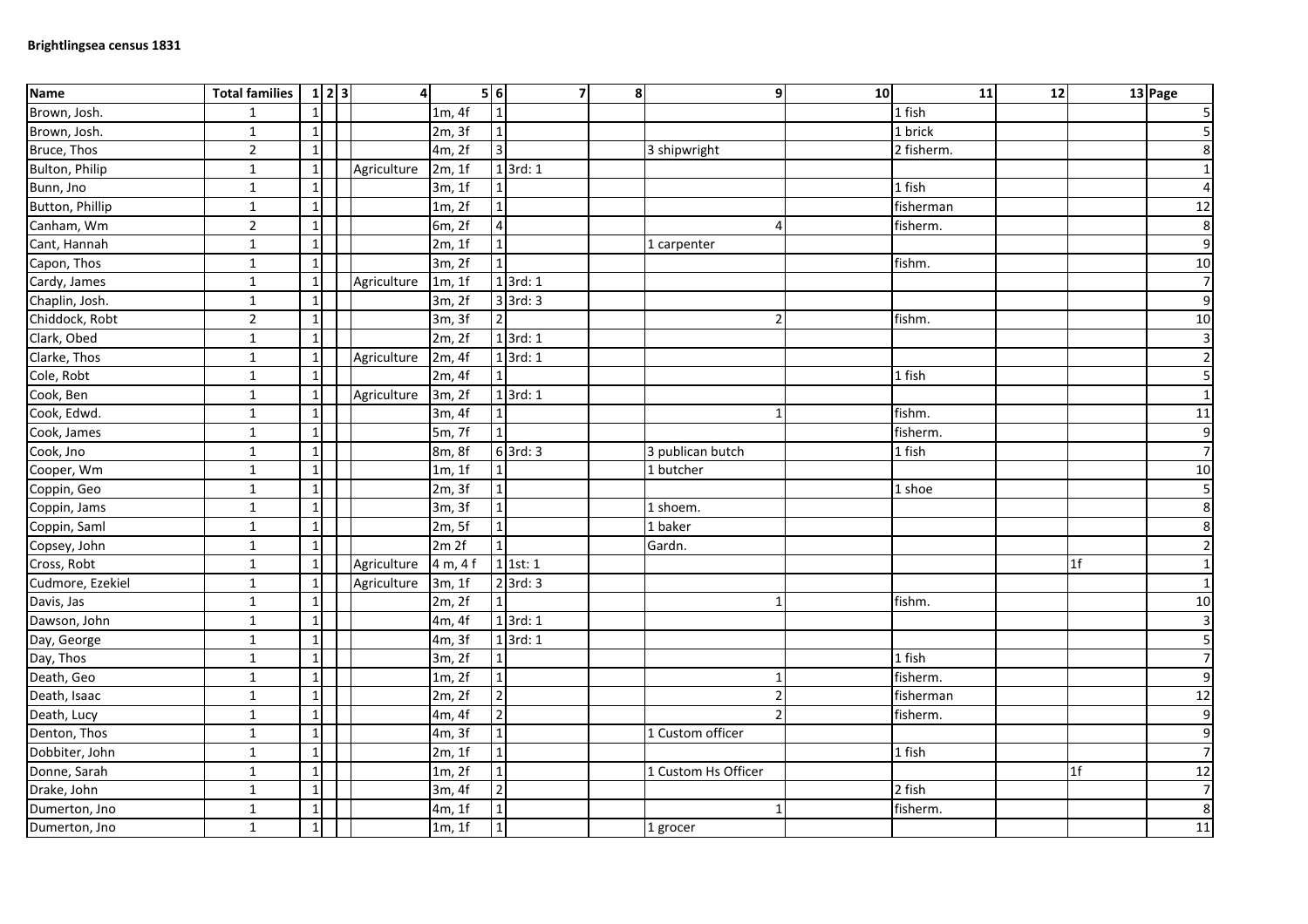| <b>Name</b>                 | <b>Total families</b> | $1 \vert 2 \vert 3$ | $\overline{4}$ | 5 6                     | $\overline{7}$ | 8 <sup>1</sup> |                | 10<br>9 | 11           | 12 | 13 Page                 |
|-----------------------------|-----------------------|---------------------|----------------|-------------------------|----------------|----------------|----------------|---------|--------------|----|-------------------------|
| Dynes, Wm                   | $\mathbf{1}$          | $1\overline{ }$     | 4m, 2f         |                         |                |                |                |         | fishermn.    |    | 11                      |
| Edwards, Charlotte          | $\mathbf{1}$          | $1\overline{ }$     | 2m, 2f         | $\mathbf 0$             |                |                |                |         |              |    | $\overline{2}$          |
| Edwards, Wm                 | $\mathbf{1}$          | $\mathbf{1}$        | 1m, 1f         | $\mathbf{1}$            |                |                | 1 innkeeper?   |         |              |    | $\overline{2}$          |
| Farrington, Isaac           | $\mathbf 1$           | $1\overline{ }$     | 3m, 4f         | $\overline{1}$          |                |                |                |         | 1 fish       |    | $\overline{7}$          |
| Farrow, Elizth              | $\mathbf 1$           | $\mathbf{1}$        | 1m, 4f         | $\pmb{0}$               |                |                |                |         | $\mathbf{1}$ |    | $\overline{2}$          |
| Fieldgate, James            | $\mathbf{1}$          | $\mathbf{1}$        | 5m, 2f         |                         | $2$ 3rd: 1     |                |                |         | fishm.       |    | 10                      |
| Fieldgate, John             | $\mathbf 1$           | $\mathbf{1}$        | 1m, 2f         | $\mathbf{1}$            |                |                |                |         | Fish         |    | ω                       |
| Firmin, John                | $\mathbf{1}$          | $\mathbf{1}$        | 5m, 1f         | $\overline{2}$          |                |                |                |         | fisherm.     |    | 9                       |
| Fisher, Jas & Briant, James | $\overline{2}$        | $\mathbf{1}$        | 5m, 5f         |                         | $2$ 3rd: 1     |                |                |         | fisherm.     |    | $\mathsf 9$             |
| Flemming, John              | $\mathbf{1}$          | $1\overline{ }$     | 4m, 4f         | $\overline{2}$          |                |                |                |         | 2 fish       |    | $\mathsf S$             |
| Forster, Elizth             | $\mathbf{1}$          | $1\overline{ }$     | 4m, 1f         | $\overline{\mathbf{r}}$ |                |                | 4 shoe         |         | 3 fish       |    | $\overline{7}$          |
| Forster, John               | $\mathbf 1$           | $\mathbf{1}$        | 3m, 3f         | $\mathbf{1}$            |                |                |                |         | fisherman    |    | 12                      |
| Francis, Robt               | $\mathbf{1}$          | $\mathbf{1}$        | 3m, 3f         | $\overline{2}$          |                |                |                |         | 2 fish       |    | $\overline{\mathbf{5}}$ |
| French, Elizabeth           | $\mathbf{1}$          | $\mathbf{1}$        | 1m, 5f         | $\overline{0}$          |                |                |                |         |              |    | $\overline{\mathbf{3}}$ |
| French, Josh.               | $\mathbf{1}$          | $1\overline{ }$     | 3m, 1f         | $\mathbf{1}$            |                |                |                |         | 1 fish       |    | $\overline{7}$          |
| French, Robert              | $\overline{1}$        | $\mathbf 1$         | 6m, 3f         | $\mathbf{1}$            |                |                |                |         | 1 fish       |    | 5                       |
| Gardiner, Henry             | $\mathbf{1}$          | $1\overline{ }$     | 3m, 2f         | $\overline{3}$          |                |                |                |         | 3 fish       |    | $\overline{7}$          |
| Garret, John                | $\overline{2}$        | $\mathbf{1}$        | 2m, 2f         | $\overline{2}$          |                |                | 1              |         | fisherman    |    | 12                      |
| Gaymer, Benjn               | $\mathbf 1$           | $1\overline{ }$     | 2m, 6f         |                         | $1$ 3rd: 1     |                |                |         |              |    | $\mathbf{3}$            |
| Gees, Willm                 | $\mathbf{1}$          | $1\overline{ }$     | 1m, 2f         |                         |                |                | 1 basket maker |         |              |    | 12                      |
| Gilbert, Wm                 | $\mathbf{1}$          | $\mathbf{1}$        | 2m, 5f         |                         |                |                |                |         | $\mathbf 1$  |    | $\overline{\mathbf{3}}$ |
| Godfrey, Jas                | $1\,$                 | $\mathbf{1}$        | 5m, 2f         |                         | $3$ 3rd: 2     |                |                |         | 1 fish       |    | $\overline{\mathbf{4}}$ |
| Godfrey, John               | $\mathbf 1$           | $\mathbf{1}$        | 3m, 2f         |                         |                |                |                |         | $\mathbf{1}$ |    | $\mathsf 3$             |
| Godfrey, John               | $\mathbf{1}$          | $\mathbf{1}$        | 4m, 1f         |                         | $1$ 3rd: 1     |                |                |         | Fish         |    | $\mathbf{3}$            |
| Godfrey, Mary               | $\mathbf{1}$          | $\mathbf{1}$        | 3m, 3f         |                         |                |                |                |         |              |    | 10                      |
| Godfrey, Robt               | $\mathbf{1}$          | $1\overline{ }$     | 3m, 2f         |                         |                |                |                |         | 1 fish       |    | $\overline{\mathbf{5}}$ |
| Goodwin, James              | $\mathbf 1$           | $1\overline{ }$     | 2m, 3f         | $\mathbf{1}$            |                |                |                |         | 1 fish       |    | $\overline{7}$          |
| Gould, James                | $\mathbf{1}$          | $1\overline{ }$     | 4m, 1f         | $\overline{3}$          |                |                |                |         | 3 fish       |    | $\overline{\mathbf{5}}$ |
| Griggs, Geo                 | $\mathbf{1}$          | $1\overline{ }$     | 3m, 3f         | $\overline{1}$          |                |                | 1 publican     |         |              |    | 8                       |
| Griggs, Hazell              | $\mathbf{1}$          | $\mathbf{1}$        | 5m, 3f         | $\mathbf{1}$            |                |                | 1 school.      |         |              |    | $\overline{9}$          |
| Griggs, Jno., Senr.         | $\mathbf 1$           | $\mathbf{1}$        | 3m, 2f         | $\overline{2}$          |                |                |                |         | fishm.       |    | 10                      |
| Grigson, Rich.              | $\mathbf{1}$          | $\mathbf{1}$        | 3m, 2f         | $\mathbf{1}$            |                |                |                |         | fishm.       |    | 11                      |
| Grimwood, Daniel            | $\mathbf{1}$          | $1\overline{ }$     | 4m, 5f         |                         | $3$ 3rd: 3     |                |                |         |              |    | $\mathbf{3}$            |
| Guilders, Sarah             | $\mathbf 1$           | $\mathbf{1}$        | 1m, 5f         | $\pmb{0}$               |                |                |                |         |              |    | $\overline{2}$          |
| Hammond, Mary               | $\mathbf{1}$          | $1\overline{ }$     | 3f             |                         |                |                |                |         |              |    | 8                       |
| Harvey, Elizth              | $\mathbf{1}$          | $1\overline{ }$     | 1m, 4f         |                         |                |                |                |         |              |    | $\mathsf 9$             |
| Hedgthorn, Geo              | $\mathbf 1$           | $\mathbf{1}$        | 2m, 1f         | $\mathbf{1}$            |                |                |                |         | 1 fish       |    | $\overline{4}$          |
| Heffell, Willm              | $\mathbf{1}$          | $\mathbf{1}$        | 3m, 1f         |                         |                |                |                |         | fisherm.     |    | 8                       |
| Hills, Ann                  | $\mathbf{1}$          | $1\overline{ }$     | 2f             |                         |                |                |                |         |              |    | $\overline{7}$          |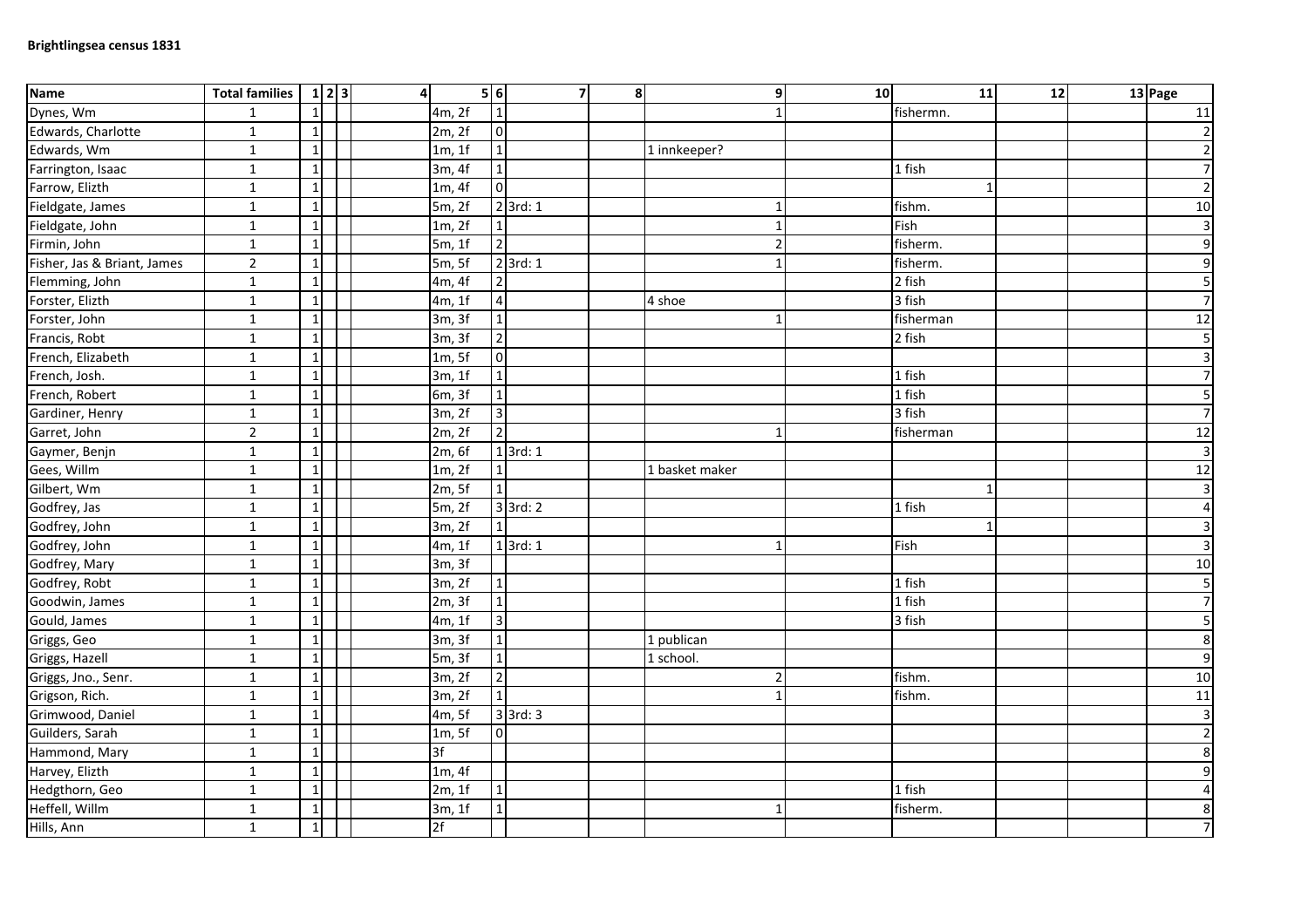| <b>Name</b>       | <b>Total families</b> | 1 2 3           | $\overline{4}$ |                | 5 6            | 7                     | 8 <sup>1</sup> |                  | 9 | 10 | 11              | 12      |                | 13 Page                 |
|-------------------|-----------------------|-----------------|----------------|----------------|----------------|-----------------------|----------------|------------------|---|----|-----------------|---------|----------------|-------------------------|
| Hills, Jno        | $\mathbf{1}$          | $\mathbf{1}$    |                | 1m, 2f         |                |                       |                | 1 coal metr      |   |    |                 |         |                | 11                      |
| Hills, Peter      | $\mathbf{1}$          | $1\vert$        | Agriculture    | 4m, 4f         |                | $\overline{1}$ 3rd: 4 |                |                  |   |    |                 |         |                | $\mathbf 1$             |
| Hills, Saml       | $\mathbf{1}$          | $\mathbf{1}$    |                | 5m, 3f         |                |                       |                |                  |   |    | fishm.          |         |                | 10                      |
| Holden, Isaac     | $\mathbf{1}$          | $1\vert$        |                | 3m, 2f         | $\overline{3}$ |                       |                | 3 shipwright     |   |    |                 |         |                | 11                      |
| Holden, John      | $\mathbf 1$           | $\mathbf{1}$    |                | 1m, 6f         | $\mathbf{1}$   |                       |                | 1 shipwright     |   |    |                 |         |                | $\overline{ }$          |
| Holden, Sarah     | $\mathbf{1}$          | $\mathbf{1}$    |                | 3m, 3f         |                |                       |                |                  |   |    |                 |         |                | $\overline{\mathbf{4}}$ |
| Holden, Thos      | $\mathbf 1$           | $\mathbf{1}$    |                | 1m, 2f         | $\mathbf{1}$   |                       |                | 1 shipwright     |   |    |                 |         |                | 11                      |
| Hooper, James     | $\mathbf{1}$          | $\mathbf{1}$    |                | 2m, 4f         | $\mathbf 1$    |                       |                | 1 Custom officer |   |    |                 |         |                | $\mathsf 9$             |
| Howe, James       | $\mathbf{1}$          | $1\overline{ }$ |                | 3m, 2f         |                |                       |                |                  |   |    | 1 fish          |         |                | $\overline{\mathbf{5}}$ |
| Hoy, Willm        | $\mathbf{1}$          | $1\overline{ }$ |                | 3m, 4f         |                | $2$ 3rd: 1            |                | 1 b. Smith       |   |    |                 |         |                | $\pmb{4}$               |
| Hubbard, John     | $\mathbf{1}$          | $1\overline{ }$ |                | 1m, 1f         |                |                       |                | 1 wsmith         |   |    |                 |         |                | $\overline{a}$          |
| Ives, Thos        | $\mathbf 1$           | $\mathbf{1}$    |                | 2m, 3f         |                |                       |                |                  |   |    | fisherm.        |         |                | $\mathsf 9$             |
| Ives, Jno         | $\mathbf{1}$          | $\mathbf{1}$    |                | 2m, 2f         | $\mathbf{1}$   |                       |                |                  |   |    | 2 Bsmith & fish |         |                | 5                       |
| Jefferies, Thos   | $\mathbf{1}$          | $\mathbf{1}$    |                | 4m, 2f         | $\overline{2}$ |                       |                |                  |   |    | 2 fish          |         |                | $\overline{7}$          |
| Jeffries, Alfred  | $\mathbf{1}$          | $1\overline{ }$ |                | 3m, 4f         | $\mathbf{1}$   |                       |                |                  |   |    | fishm.          |         | 1 <sup>f</sup> | 11                      |
| Jennings, Mary    | $\overline{1}$        | $\mathbf 1$     |                | 1 <sup>f</sup> |                |                       |                |                  |   |    |                 |         |                | $\overline{\mathbf{r}}$ |
| Jessup, Thos      | $\overline{2}$        | $\mathbf{1}$    |                | 3m, 4f         | $\overline{3}$ |                       |                | 1 baker          |   |    | 2 fisherman     |         |                | 12                      |
| Jolly, John       | $\mathbf{1}$          | $1\overline{ }$ |                | 2m, 4f         | $\overline{1}$ |                       |                |                  |   |    | 1 fish          |         |                | $\overline{\mathbf{5}}$ |
| Jowers, James     | $\mathbf 1$           | $1\overline{ }$ | Agriculture    | 1m, 2f         |                | $1$ 3rd: 1            |                |                  |   |    |                 |         |                | $\mathbf 2$             |
| Kerridge, George  | $\mathbf{1}$          | $1\overline{ }$ |                | 3m, 1f         |                | $3$ 3rd: 1            |                |                  |   |    | Fish            | $1$ inf |                | $\mathsf 3$             |
| Kerridge, Jas     | $\mathbf{1}$          | $\mathbf{1}$    |                | 6m, 5f         | $\overline{4}$ |                       |                |                  |   |    | fisherm.        |         |                | $\mathsf 9$             |
| Kerridge, John    | $\mathbf 1$           | $1\overline{ }$ |                | 2m, 4f         |                |                       |                |                  |   |    |                 |         |                | 9                       |
| Kerridge, Oliver  | $\mathbf 1$           | $\mathbf 1$     | Agriculture    | 2m, 1f         |                | $2$ 3rd: 2            |                |                  |   |    |                 |         |                | $\mathbf{1}$            |
| Kingsbury, Saml   | $\mathbf{1}$          | $\mathbf{1}$    |                | 3m, 1f         | $\overline{3}$ |                       |                |                  |   |    | 1 fish          |         |                | $\overline{7}$          |
| Lappage, Sarah    | $\mathbf{1}$          | $1\vert$        | Agriculture    | 3m, 4f         |                | 2 1st: 1, 3rd: 1      |                |                  |   |    |                 |         |                | $\overline{c}$          |
| Lappage, Sarah    | $\mathbf{1}$          | $\mathbf{1}$    |                | 5m, 2f         |                | 3 1st: 1              |                | 3 innkeeper      |   |    |                 |         | 21f            | 12                      |
| Last, John        | $\mathbf 1$           | $1\vert$        | Agriculture    | 4m, 2f         |                |                       |                |                  |   |    | 1 fish          |         |                | $\overline{\mathbf{5}}$ |
| Laysell, Edwd     | $\mathbf{1}$          | $\mathbf{1}$    |                | 4m, 1f         | $\mathbf 1$    |                       |                |                  |   |    | Fisherm.        |         |                | 8                       |
| Laysell, James    | $\mathbf{1}$          | $\mathbf{1}$    |                | 7m, 2f         | $\overline{3}$ |                       |                |                  |   |    | $3$ fish        |         | 1f             | $\overline{7}$          |
| Lee, John         | $\mathbf{1}$          | $1\overline{ }$ |                | 5m, 4f         | $\mathbf{1}$   |                       |                |                  |   |    | 1 fish.         |         |                | $\overline{\mathbf{4}}$ |
| Letch, Jas        | $\mathbf 1$           | $\mathbf{1}$    |                | 1m, 2f         | $\mathbf{1}$   |                       |                |                  |   |    |                 |         |                | $\overline{2}$          |
| Lewes, Henry      | $\mathbf{1}$          | $1\vert$        | Agriculture    | 5m, 3f         | $\overline{1}$ |                       |                |                  |   |    | 1 carrier?      |         |                | $\overline{\mathbf{5}}$ |
| Littlewood, Natl. | $\mathbf{1}$          | $1\overline{ }$ |                | 1m, 2f         | $\overline{1}$ |                       |                | 1 shoe.          |   |    |                 |         |                | $11\,$                  |
| Lowance, Thos     | $\mathbf{1}$          | $\mathbf{1}$    |                | 5m, 3f         |                |                       |                |                  |   |    | fisherm.        |         |                | $\mathsf 9$             |
| Mann, John        | $\mathbf{1}$          | $\mathbf{1}$    |                | 2m, 1f         |                | $1$ 3rd: 1            |                |                  |   |    |                 |         |                | 8                       |
| Mann, Wm          | $\mathbf{1}$          | $1\overline{ }$ |                | 2m, 1f         |                | $1$ 3rd: 1            |                |                  |   |    |                 |         |                | 10                      |
| March, Wm         | $1\,$                 | $1\overline{ }$ |                | 2m, 2f         |                |                       |                |                  |   |    | 1 fish          |         |                | 5                       |
| Marten, Mary      | $\mathbf{1}$          | $\mathbf{1}$    |                | 2m, 1f         |                |                       |                |                  |   |    | 1               |         |                | $\overline{2}$          |
| Martin, James     | $\mathbf{1}$          | $1\overline{ }$ |                | 2m, 3f         | $\mathbf 1$    |                       |                |                  |   |    | 1 fish          |         |                | $\sqrt{4}$              |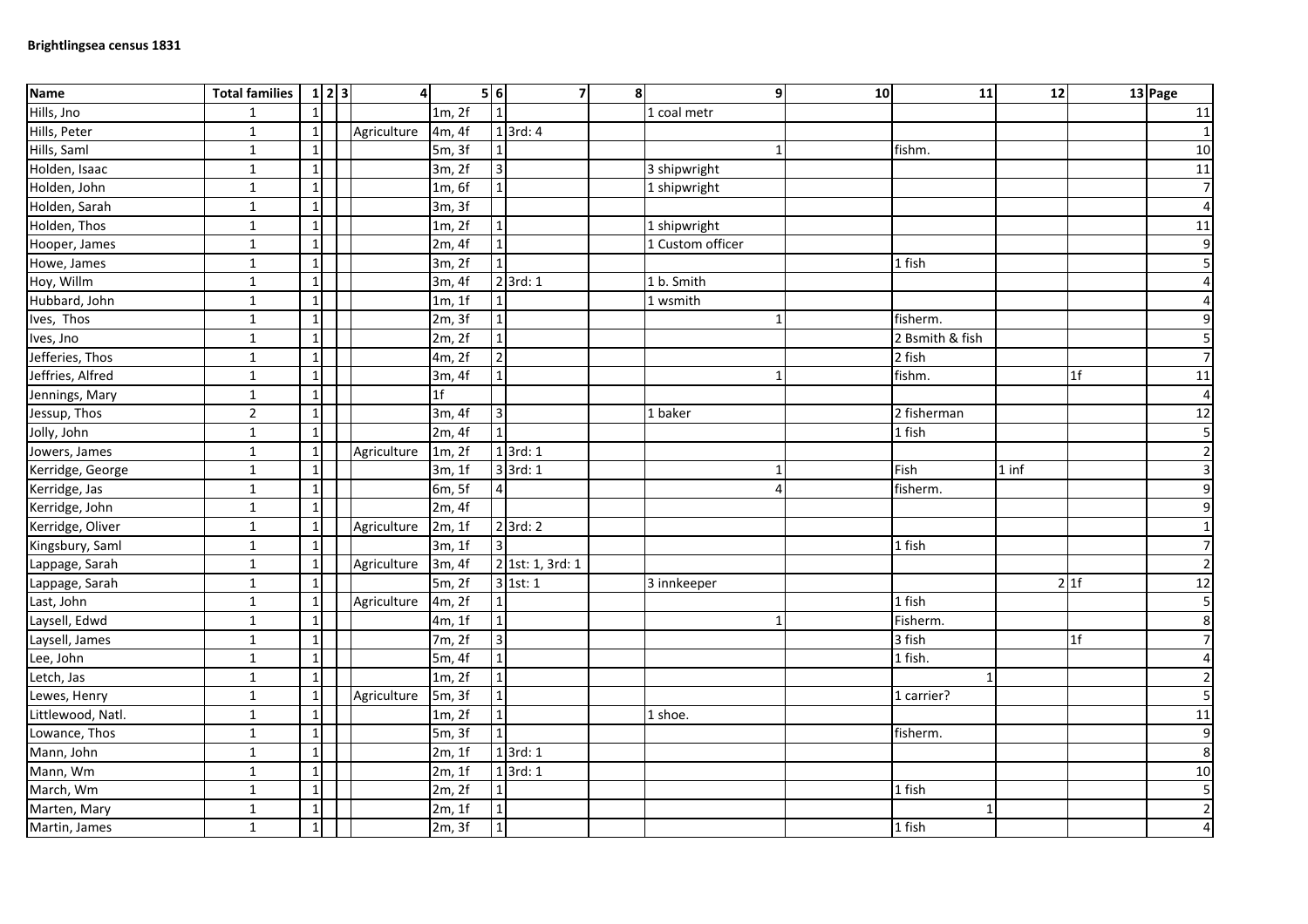| <b>Name</b>            | <b>Total families</b> |                 | 1 2 3      | $\overline{4}$ |                   | 56                      | $\overline{7}$ | $\mathbf{8}$ | 9l                     | 10 <sup>1</sup> | 11        | 12        |                | 13 Page          |
|------------------------|-----------------------|-----------------|------------|----------------|-------------------|-------------------------|----------------|--------------|------------------------|-----------------|-----------|-----------|----------------|------------------|
| Martin, John           | $\mathbf{1}$          | $\mathbf{1}$    |            |                | 5m, 3f            | $\overline{2}$          |                |              |                        |                 | 2 fisher. |           |                | $\overline{a}$   |
| Martin, Sarah          | $\mathbf{1}$          | $\mathbf{1}$    |            |                | 3m, 2f            | $\mathbf{1}$            |                |              | 1                      |                 | fishm.    |           |                | 10               |
| Martin, Sarah          | $\mathbf{1}$          | $1\overline{ }$ |            |                | 2m, 1f            | $\overline{2}$          |                |              | 1                      |                 | fisherman |           |                | 12               |
| Martin, Shadk.         | $\mathbf{1}$          | 1 <sup>1</sup>  |            |                | 6m, 2f            | $\overline{1}$          |                |              | 1                      |                 | fisherm.  |           |                | 9                |
| Maskell, James         | $\mathbf 1$           | $\mathbf{1}$    |            |                | 3m, 2f            | $\overline{1}$          |                |              |                        |                 | fish      |           |                | $\overline{4}$   |
| Maskell, Wm            | $\mathbf{1}$          | $\mathbf{1}$    |            |                | 2m, 2f            | $\overline{2}$          |                |              |                        |                 | 2 fish    |           |                | 7                |
| Mason, H & F           | $\mathbf{1}$          | $1\vert$        |            | Agriculture    | 3m, 3f            |                         | $2$ 1st: 1     |              |                        |                 |           |           | 1f             | $\overline{1}$   |
| Mason, Robt            | $\mathbf{1}$          | $\mathbf{1}$    |            |                | 5m, 3f            |                         | $1$ 1st: 1     |              |                        |                 |           |           | 2f             | $\mathbf{1}$     |
| Medson, Wm             | $\mathbf{1}$          | $\mathbf{1}$    |            |                | 1m, 2f            | $\mathbf{1}$            |                |              |                        |                 | fishm.    |           |                | 10               |
| Middleton, Elizth      | $\mathbf{1}$          | $1\vert$        |            |                | ?m, 5f            | $\overline{\mathbf{0}}$ |                |              |                        |                 |           |           |                | $\overline{2}$   |
| Mills, Elizth          | $\mathbf{1}$          | 1 <sup>1</sup>  |            |                | 2m, 2f            | $\overline{2}$          |                |              |                        |                 |           |           |                | $2 \overline{ }$ |
| Mills, James           | $\mathbf 1$           | $\mathbf{1}$    |            |                | 3m, 3f            | $\overline{1}$          |                |              | $\mathbf{1}$           |                 | fisherm.  |           |                | $\overline{9}$   |
| Mills, John            | $\mathbf{1}$          | $\mathbf{1}$    |            |                | 2m, 3f            | $\overline{1}$          |                |              |                        |                 |           |           |                | $\overline{2}$   |
| Minter, Richd          | $\mathbf 1$           | $\mathbf{1}$    |            |                | 3m, 1f            | $\overline{\mathbf{3}}$ |                |              | 3 b smith              |                 |           |           |                | $\overline{7}$   |
| Munson, Susanh.        | $\mathbf 1$           | $1\vert$        |            |                | 1m, 1f            |                         |                |              |                        |                 |           |           |                | 5 <sub>l</sub>   |
| Neville, Thos., jnr    | $\overline{1}$        | $1\vert$        |            | Agriculture    | 2m, 2f            |                         | $1$ 3rd: $1$   |              |                        |                 |           |           |                | $\mathbf{1}$     |
| Neville, Thos., senr   | $\mathbf{1}$          | $1\vert$        |            | Agriculture    | 1 <sub>m</sub>    |                         | $1$ 3rd: 1     |              |                        |                 |           |           |                | $\mathbf{1}$     |
| Nightingale, Saml      | $\mathbf{1}$          | 1               |            | Agriculture    | 2m, 2f            |                         | $2$ 3rd: 3     |              |                        |                 |           |           |                | $\mathbf{1}$     |
| Noble, John            | $\mathbf 1$           | $1\vert$        |            |                | 4m, 5f            |                         | $1$ 1st: 1     |              |                        |                 |           |           | 2f             | 12               |
| Noble, Mary & Brooks   | $\overline{2}$        | $\mathbf{1}$    |            |                | 2m, 5f            | $\mathbf{1}$            |                |              | 1 Custom Hs Officer    |                 |           |           |                | 12               |
| Norton, Abm.           | $\mathbf{1}$          | $\mathbf{1}$    |            |                | 2m, 4f            | $\mathbf 1$             |                |              |                        |                 | fishm.    |           |                | 11               |
| Norton, John           | $\mathbf 1$           | 1               |            |                | 6m, 2f            | $\overline{1}$          |                |              |                        |                 | fisherm.  |           |                | $\overline{9}$   |
| Nurse, Jas             | $\mathbf{1}$          | $\mathbf{1}$    |            |                | 2m, 5f            | $\overline{1}$          |                |              |                        |                 | fishm.    |           |                | 10               |
| Orman, Jacob           | $\mathbf{1}$          | $\mathbf{1}$    |            |                | 4m, 2f            | $\overline{1}$          |                |              |                        |                 | fisherm.  |           |                | $\overline{9}$   |
| Orman, John            | $\overline{2}$        | $1\vert$        |            |                | 3m, 4f            |                         | $2$ 3rd: 1     |              |                        |                 | fisherm.  |           |                | 9                |
| Ormes, John            | $\mathbf{1}$          | $1\vert$        |            |                | 4m, 6f            | $\overline{\mathbf{3}}$ |                |              | 3. 2 tailors & drapers |                 | 1 fish.   |           |                | $11\,$           |
| Orvis, William         | $\mathbf 1$           | $\mathbf{1}$    |            |                | 2m, 2f            | $\overline{1}$          |                |              | 1 tayler               |                 |           |           |                | 7                |
| Pain, Jane             | $\mathbf{1}$          | $1\overline{ }$ |            |                | 2m, 2f            | $\mathbf 1$             |                |              |                        |                 | fish.     |           |                | 11               |
| Parker, J C            | $\mathbf 1$           | $1\vert$        |            |                | 3m, 4f            | $\overline{1}$          |                |              |                        | 1 Surgeon       |           |           | 1 <sub>f</sub> | $\infty$         |
| Pattrick, Geo.         | $\overline{2}$        | $\vert$ 1       |            | Agriculture    | 5m, 2f            |                         | $3$ 3rd: $3$   |              |                        |                 |           |           |                | $\mathbf{1}$     |
| Pattrick, Geo., jnr    | $\mathbf{1}$          | 1               |            |                | 2m, 2f            |                         | 1 3rd: labr    |              |                        |                 |           |           |                | 5 <sub>l</sub>   |
| Pattrick, Jas          | $\mathbf 1$           | 1 <sup>1</sup>  |            |                | 1m, 3f            | $\overline{1}$          |                |              | $\mathbf{1}$           |                 | fishm.    |           |                | 10               |
| Pennock, John          | $\overline{2}$        | $1\vert$        |            |                | 6m, 4f            | $\overline{2}$          |                |              | $\mathfrak{p}$         |                 | fisherm.  |           |                | 8                |
| Pennock, Josph         | $\mathbf{1}$          |                 | $1$ re ics |                | 7m, 3f            | $\overline{2}$          |                |              | $\mathcal{P}$          |                 | fisherm.  |           |                | $\boldsymbol{8}$ |
| Pennock, Thos          | $\mathbf{1}$          | $\mathbf{1}$    |            |                | 2m, 1f            | $\overline{1}$          |                |              |                        |                 | 1 fish    |           |                | $\overline{4}$   |
| Pickman, Wm            | $\mathbf{1}$          | $1\overline{ }$ |            |                | 3m, 1f            | $\overline{2}$          |                |              |                        |                 | 2 fish    |           |                | 5 <sub>l</sub>   |
| Piddock, Dan           | $\mathbf{1}$          | $\mathbf{1}$    |            |                | 2m, 2f            | $\overline{1}$          |                |              | 1                      |                 | fishm.    |           |                | 10               |
| Poor House & Workhouse | $\overline{2}$        | 1               |            |                | 20m, 15f 8 3rd: 3 |                         |                |              |                        |                 | fishm.    | superand. |                | $\boldsymbol{8}$ |
| Pul*, Richd            | $\mathbf{1}$          | $1\overline{)}$ |            |                | 1m, 2f            | $\overline{1}$          |                |              | 1 Custom Hs Officer    |                 |           |           |                | 12               |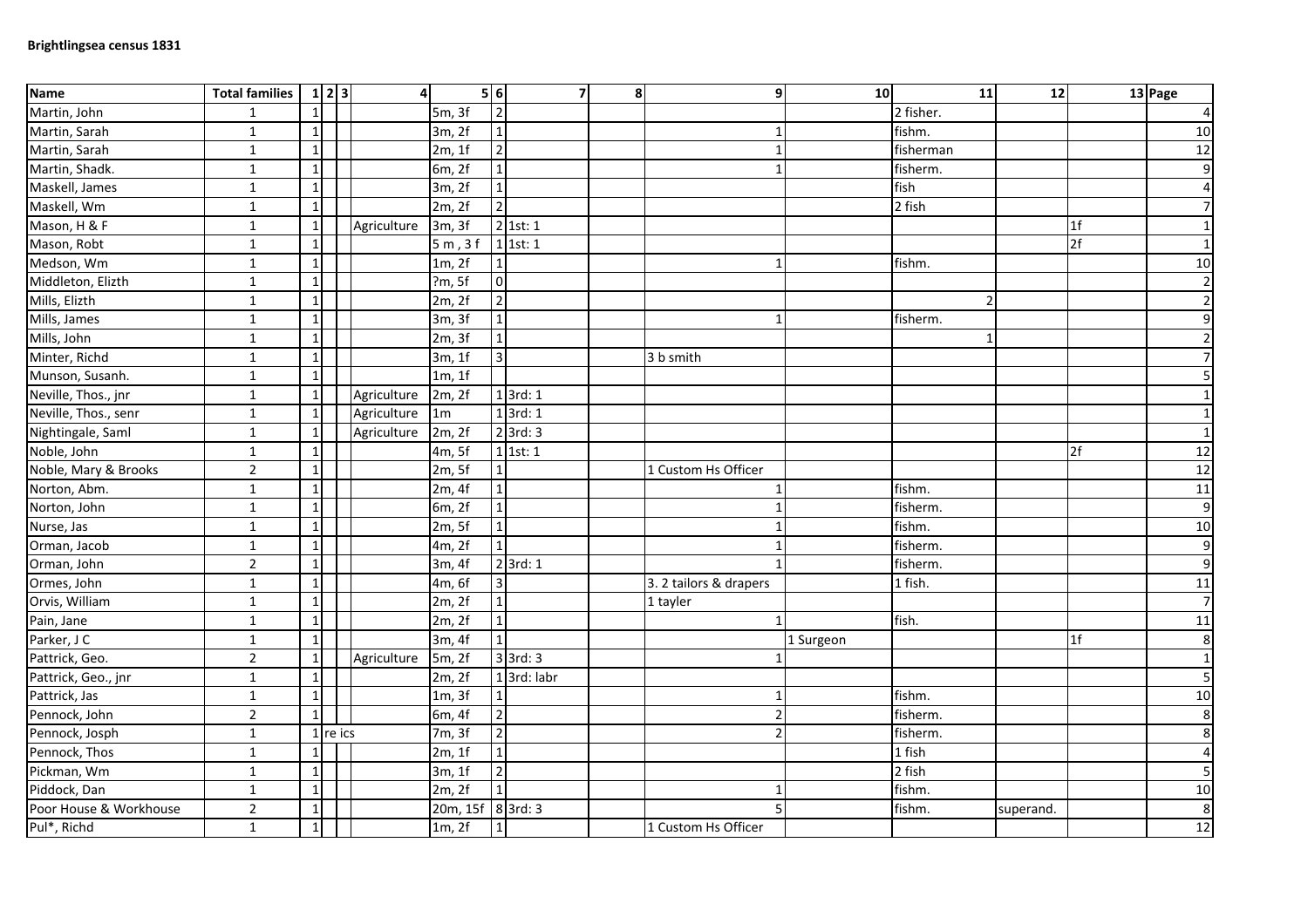| <b>Name</b>        | <b>Total families</b> | 1 2 3        | $\overline{4}$     |        | 5 6            | 7                     | 8 <sup>1</sup> | 9             | 10 | 11           | 12 |                | 13 Page          |
|--------------------|-----------------------|--------------|--------------------|--------|----------------|-----------------------|----------------|---------------|----|--------------|----|----------------|------------------|
| Rand, John         | $\mathbf{1}$          | $\mathbf{1}$ |                    | 3m, 3f |                |                       |                | 1 glazier     |    |              |    | 1 <sup>f</sup> | 11               |
| Richardson, Joseph | $\mathbf{1}$          | $\mathbf{1}$ |                    | 7m, 5f | $\overline{2}$ |                       |                |               |    | fisherm.     |    |                | $\bf 8$          |
| Richardson, Lucy   | $\mathbf 1$           | $\mathbf{1}$ |                    | 1m, 4f |                |                       |                |               |    |              |    |                | 10               |
| Richardson, Wm     | $\mathbf 1$           | $\mathbf{1}$ |                    | 7m, 5f |                |                       |                |               |    | 1 Fish       |    |                | $\vert$          |
| Richardson, Wm     | $\mathbf 1$           | $\mathbf{1}$ |                    | 2m, 4f |                |                       |                |               |    | fishermn.    |    |                | 11               |
| Riches, Natl       | $\mathbf{1}$          | $\mathbf{1}$ |                    | 4m, 3f |                |                       |                | 1 baker       |    |              |    |                | 12               |
| Roberts, Wm, junr  | $\mathbf{1}$          | $\mathbf{1}$ | Agriculture        | 6m, 2f |                | $2$ 3rd: $2$          |                |               |    |              |    |                | $\overline{2}$   |
| Roberts, Wm, senr  | $\mathbf 1$           | $\mathbf{1}$ | Agriculture        | 1m, 5f |                | $1$ 3rd: 1            |                |               |    |              |    |                | $\overline{2}$   |
| Root, John         | $\mathbf 1$           | $\mathbf{1}$ |                    | 5m, 8f |                |                       |                |               |    | 1 fish       |    | 1 <sub>f</sub> | $\overline{7}$   |
| Root, Saml         | $\mathbf{1}$          | $\mathbf{1}$ |                    | 4m, 5f | $\overline{2}$ |                       |                |               |    | Fish         |    |                | $\overline{3}$   |
| Root, Wm           | $\mathbf{1}$          | $\mathbf{1}$ |                    | 3m, 3f | $\mathbf{1}$   |                       |                | $\mathbf{1}$  |    |              |    |                | $1\vert$         |
| Rose, James        | $\mathbf 1$           | $\mathbf{1}$ | Agriculture        | 2m, 3f |                | $1$ 3rd: $1$          |                |               |    |              |    |                | $1\overline{)}$  |
| Rose, John         | $\mathbf 1$           | 1            |                    | 2m, 1f |                |                       |                |               |    | 1 fish       |    |                | 5                |
| Rose, Nichs        | $\mathbf{1}$          | $\mathbf{1}$ |                    | 4m, 2f |                | $1$ 3rd: 2            |                | 1 wwright     |    |              |    |                | $\overline{2}$   |
| Rouse, Lucy        | $\mathbf 1$           | $\mathbf{1}$ |                    | 2m, 2f | $\overline{0}$ |                       |                |               |    |              |    |                | $\overline{3}$   |
| Rowland, Samuel    | $\mathbf 1$           | $\mathbf{1}$ |                    | 3m, 2f | $\overline{2}$ |                       |                |               |    | 2 fish       |    |                | $\overline{5}$   |
| Rudlin, John       | $\mathbf{1}$          | $\mathbf{1}$ |                    | 4m, 4f | $\mathbf{1}$   |                       |                | 1 Grocer      |    |              |    |                | $\overline{4}$   |
| Ruffles, Elizth    | $\mathbf 1$           | $\mathbf{1}$ |                    | 4f     |                |                       |                |               |    |              |    |                | $11\,$           |
| Sadler, John       | $\mathbf{1}$          | $\mathbf{1}$ |                    | 2m, 6f |                | $1$ 3rd: 1            |                |               |    |              |    |                | $\overline{2}$   |
| Sadler, Thos       | $\mathbf{1}$          | 1            |                    | 5m, 1f | $\overline{2}$ |                       |                | 1 sail maker  |    |              |    |                | 11               |
| Salmon, Josh       | $\mathbf{1}$          | $\mathbf{1}$ |                    | 4m, 1f | $\mathbf{1}$   |                       |                | -1            |    | Fisherm.     |    |                | $\bf 8$          |
| Saunders, Thomas   | $\mathbf 1$           | $\mathbf{1}$ |                    | 2m, 1f | $\mathbf{1}$   |                       |                |               |    | fishm.       |    |                | 11               |
| Sawyer, John       | $\mathbf 1$           | $\mathbf{1}$ | Agriculture        | 2m, 1f |                | $1$ 3rd: 1            |                |               |    |              |    |                | $\overline{2}$   |
| Seagus, Geo        | $\overline{2}$        | $\mathbf{1}$ |                    | 2m, 2f |                |                       |                |               |    | fish.        |    |                | 11               |
| Seagus, Wm         | $\mathbf{1}$          | $\mathbf{1}$ | Agriculture        | 5m, 3f |                | $1$ 3rd: 1            |                |               |    |              |    |                | $\mathbf{2}$     |
| Sharp, James       | $\mathbf{1}$          | $\mathbf{1}$ |                    | 1m, 1f |                |                       |                | 1 shoe        |    |              |    |                | $\overline{7}$   |
| Sheppard, Jno      | $\mathbf 1$           | $\mathbf{1}$ |                    | 2m, 2f | $\mathbf{1}$   |                       |                |               |    | fishm.       |    |                | 10               |
| Sherlock, Thomas   | $\mathbf{1}$          | $\mathbf{1}$ |                    | 3m, 4f | $\mathbf{1}$   |                       |                |               |    | $\mathbf{1}$ |    |                | $\overline{2}$   |
| Simmons, Mordecai  | $\overline{1}$        | $\mathbf 1$  | Agriculture        | 4m, 1f |                | $1$ 3rd: 1            |                |               |    |              |    |                | $1\vert$         |
| Simons, Widow      | $\mathbf 1$           | $\mathbf{1}$ |                    | 1m, 1f |                |                       |                |               |    | $\mathbf{1}$ |    |                | $\overline{2}$   |
| Smith, James       | $\mathbf 1$           | $\mathbf{1}$ | Agriculture        | 1m, 1f |                | $1$ 3rd: 1            |                |               |    |              |    |                | $\overline{2}$   |
| Smith, Jno         | $\mathbf 1$           | $\mathbf{1}$ |                    | 2m, 4f |                |                       |                |               |    | fishm.       |    |                | 11               |
| Smith, Wm          | $\mathbf{1}$          | $\mathbf{1}$ |                    | 6m, 6f |                | 3 3rd: 1              |                | $\mathcal{P}$ |    | fishm.       |    |                | 10               |
| Southgate, Samuel  | $\mathbf 1$           | $\mathbf{1}$ |                    | 2m, 1f |                | 2 1st: 1, 3rd: 1      |                |               |    |              |    |                | $1\overline{)}$  |
| Southgate, Wm      | $\mathbf{1}$          | $\mathbf{1}$ |                    | 1m, 1f |                |                       |                | 1 shoemaker   |    |              |    |                | $\overline{3}$   |
| Stammers, John     | $\mathbf 1$           | $\mathbf{1}$ |                    | 8m, 5f | $\mathbf 2$    |                       |                |               |    | 2 fish       |    |                | $\overline{4}$   |
| Stammers, John     | $\mathbf 1$           | $\mathbf{1}$ |                    | 3m, 3f | $\overline{2}$ |                       |                | 2 millers     |    |              |    |                | 10               |
| Summersam, Thomas  | $\mathbf{1}$          | $\mathbf{1}$ |                    | 2m, 1f | $\overline{1}$ |                       |                | 1             |    | bargeman     |    |                | $\boldsymbol{8}$ |
| Syer, Sarah        | $\mathbf{1}$          | $\mathbf{1}$ | Agriculture 3m, 4f |        |                | $\overline{1}$ 1st: 1 |                |               |    |              |    | 1 m u21, 1 f   | $1\overline{)}$  |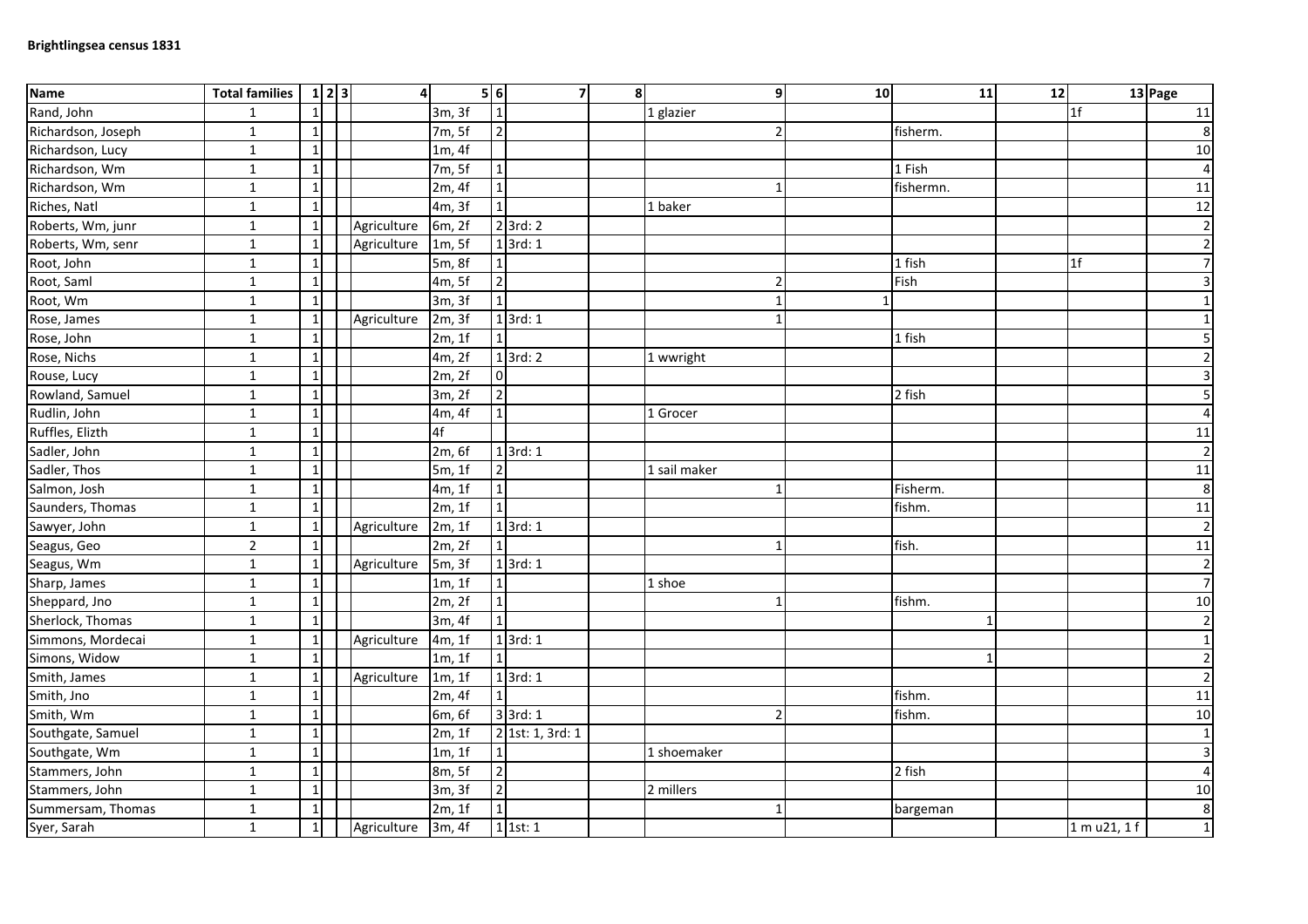| <b>Name</b>      | <b>Total families</b> | 1 2 3        | $\overline{4}$ |                | 5 6                     | 7                  | 8 <sup>1</sup> |                  | 10<br>9      | 11            | 12 |                | 13 Page          |
|------------------|-----------------------|--------------|----------------|----------------|-------------------------|--------------------|----------------|------------------|--------------|---------------|----|----------------|------------------|
| Taber, Sophia    | $\mathbf{1}$          | $\mathbf{1}$ |                | 2m, 3f         |                         | k                  |                |                  |              |               |    |                | $\bf 8$          |
| Tabor, Joseph    | $\mathbf 1$           | $\mathbf{1}$ |                | 2m, 3f         |                         |                    |                |                  |              | fisherm.      |    |                | $\overline{9}$   |
| Tayler, Jno      | $\mathbf{1}$          | $\mathbf{1}$ |                | 2m, 1f         | $\mathbf{1}$            |                    |                |                  | $\mathbf{1}$ | fishm.        |    |                | 10               |
| Tayler, Thomas   | $\mathbf 1$           | $\mathbf{1}$ |                | 6m, 4f         |                         |                    |                |                  |              | $1$ fish      |    |                | $\overline{7}$   |
| Taylor, Thos     | $\mathbf 1$           | $\mathbf{1}$ | Agriculture    | 1m, 1f         |                         | $1$ 3rd: $1$       |                |                  |              |               |    |                | $1\vert$         |
| Taylor, William  | $\mathbf 1$           | 1            |                | 3 m, 1 f       |                         | $2$ 3rd: 3         |                |                  |              |               |    |                | $1\vert$         |
| Tenpley, Ambs    | $\mathbf{1}$          | $\mathbf{1}$ |                | 1 <sub>m</sub> |                         |                    |                | 1 carpen.        |              |               |    |                | 11               |
| Thompson, John   | $\mathbf 1$           | $\mathbf{1}$ |                | 1m, 1f         | $\mathbf{1}$            |                    |                |                  |              | 1 fish        |    |                | $\overline{4}$   |
| Thompson, Wm     | $\mathbf 1$           | $\mathbf 1$  |                | 2m, 1f         | $\overline{2}$          |                    |                |                  |              | $\mathcal{P}$ |    |                | $\overline{2}$   |
| Tranham, Ann     | $\mathbf{1}$          | $\mathbf{1}$ |                | 1m, 4f         |                         |                    |                | 1 shopkeeper     |              |               |    |                | 12               |
| Tranham, James   | $\mathbf 1$           | $\mathbf{1}$ |                | 3m, 1f         | $\overline{2}$          |                    |                |                  |              | 2 fish        |    |                | 5 <sub>l</sub>   |
| Underwood, Josh  | $\mathbf 1$           | $\mathbf{1}$ |                | 2m, 1f         | $\mathbf{1}$            |                    |                |                  |              | fisherm.      |    |                | $\boldsymbol{8}$ |
| Underwood, Sarah | $\mathbf{1}$          | $\mathbf{1}$ |                | 2m, 2f         | $\mathbf 1$             |                    |                |                  |              | fisherm.      |    |                | $\overline{9}$   |
| Vince, Gage      | $\mathbf{1}$          | $\mathbf{1}$ |                | 2m, 4f         | $\mathbf 2$             |                    |                | 1 shoe.          |              |               |    |                | $\boldsymbol{8}$ |
| Vincent, Ann     | $\mathbf 1$           | $\mathbf{1}$ |                | 3m, 2f         |                         | $1$ 3rd: 1         |                |                  |              |               |    |                | $1\overline{)}$  |
| Wade, James      | $\mathbf{1}$          | $\mathbf{1}$ |                | 1m, 2f         |                         |                    |                |                  |              | 1 fish        |    |                | $\overline{7}$   |
| Wade, Thos       | $\mathbf 1$           | $\mathbf{1}$ |                | 5m, 1f         | $\overline{\mathbf{3}}$ |                    | 2 brick*       |                  |              |               |    |                | $1\vert$         |
| Ward, John       | $\overline{2}$        | $\mathbf{1}$ | Agriculture    | 4m, 5f         |                         | $2$ 3rd: 1         |                |                  |              | $\mathbf{1}$  |    |                | $\overline{2}$   |
| Ward, Thomas     | $\mathbf 1$           | $\mathbf{1}$ |                | 3m, 4f         |                         | $2$ 1st: 1, 3rd: 2 |                |                  |              |               |    | 1f             | $1\overline{)}$  |
| Ward, Wm         | $\mathbf{1}$          | $\mathbf{1}$ |                | 3m, 3f         |                         |                    |                |                  |              | 1 fish        |    |                | $\overline{7}$   |
| Wardley, Robt    | $\mathbf 1$           | 1            |                | 2m, 1f         | $\mathbf{1}$            |                    |                |                  |              | $1$ fish      |    |                | $\overline{4}$   |
| Wardley, Robt    | $\mathbf 1$           | $\mathbf{1}$ |                | 2m, 3f         | $\mathbf{1}$            |                    |                |                  |              | fishm.        |    |                | 10               |
| Warren, Saml     | $\overline{3}$        | $\mathbf{1}$ | Agriculture    | 5m, 3f         |                         | $2$ 3rd: $2$       |                |                  |              |               |    |                | $1\overline{)}$  |
| Webb, Willm      | $\mathbf{1}$          | $\mathbf{1}$ |                | 2m, 1f         |                         |                    |                | 1 shoe.          |              |               |    |                | 11               |
| Welham, John     | $\overline{1}$        | $\mathbf 1$  |                | 3m, 1f         | $\overline{1}$          |                    |                |                  | 1            | fish.         |    |                | $11\,$           |
| Weller, James    | $\mathbf 1$           | $\mathbf{1}$ |                | 3m, 3f         | $\mathbf 1$             |                    |                | 1 grocer         |              |               |    |                | $\overline{7}$   |
| Wenlack, Thomas  | $\mathbf{1}$          | $\mathbf{1}$ |                | 4m, 2f         | $\overline{2}$          |                    |                |                  |              | 1 fish        |    |                | 5                |
| Wenlock, Nat     | $\mathbf 1$           | $\mathbf{1}$ |                | 1m, 3f         |                         | $1$ 1st: 1         |                |                  |              |               |    | 1 <sup>f</sup> | 11               |
| Went, John       | $\mathbf 1$           | 1            |                | 4m, 2f         | $\overline{2}$          |                    |                | 2 sailmakers     |              |               |    |                | 10               |
| Wilks, Josh.     | $\overline{1}$        | $\mathbf{1}$ |                | 2m, 3f         |                         |                    |                |                  |              | fishm.        |    |                | 11               |
| Wilson, John     | $\mathbf{1}$          | $\mathbf{1}$ |                | 1m, 2f         | $\mathbf{1}$            |                    |                |                  |              | fisherman     |    |                | 12               |
| Wix, Willm       | $\overline{1}$        | $\mathbf 1$  |                | 4m, 2f         | $\overline{1}$          |                    |                | 1 Custom officer |              |               |    |                | $\overline{9}$   |
| Woods, Jas       | $\mathbf{1}$          | $\mathbf{1}$ |                | 2m, 3f         |                         |                    |                |                  |              | fisherman     |    |                | 12               |
| Woodward, Wm     | $\mathbf{1}$          | $\mathbf{1}$ | Agriculture    | 3m, 3f         |                         | $1$ 3rd: 1         |                |                  |              |               |    |                | $\overline{2}$   |
| Woolvet, John    | $\mathbf{1}$          | $\mathbf{1}$ |                | 3m, 3f         | $\overline{2}$          |                    |                | 2 carp.          |              | 1 fish.       |    |                | $\overline{4}$   |
| Woolvet, Thos    | $\mathbf{1}$          | $\mathbf{1}$ |                | 5m, 3f         | $\overline{2}$          |                    |                |                  |              | 2 Gard & fish |    |                | 5                |
| Woolvette, Josh  | $\mathbf 1$           | $\mathbf{1}$ |                | 4m, 3f         | $\mathbf{1}$            |                    |                |                  |              | fisherman     |    |                | 12               |
| Woolvette, Saml  | $\mathbf{1}$          | 1            |                | 5m, 2f         | $\overline{2}$          |                    |                |                  |              | 2 fish        |    |                | $\vert 4 \vert$  |
| Wright, Samuel   | $\mathbf{1}$          | $\mathbf{1}$ |                | 1m, 1f         | $\mathbf 1$             |                    |                |                  | 1            | Fish          |    |                | $\overline{3}$   |